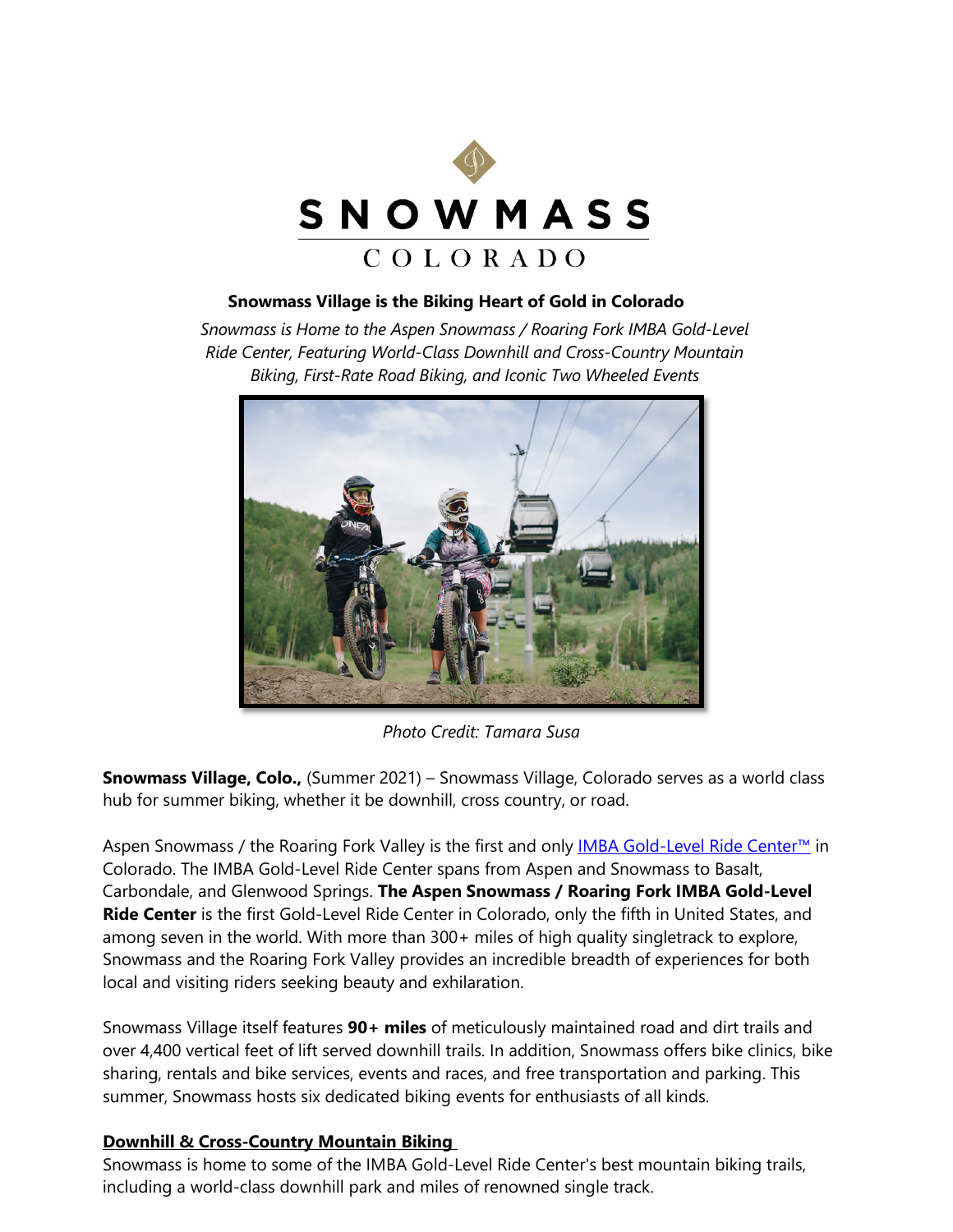Snowmass features biking trails for all abilities, from the **Snowmass Loop**, which consists of 28 miles and 4,408 total feet of vertical singletrack combining over 10 different trails; to the 3.7 mile **Tom Blake trail**, a local's favorite singletrack ride/hiking trail. Guests looking to connect Snowmass to nearby Aspen need look no further than the **Government Trail**, which winds 6.6 miles from Snowmass to Aspen through evergreen stands, aspen groves, gilded meadows, technical rock sections and multiple streams on its way to Buttermilk Ski Area, and eventually, Maroon Creek bridge. The **"Reverse Government",** from Aspen to Snowmass is also a popular summer ride.

**The Snowmass Bike Park**, located on Snowmass Ski Area, is open daily for guests to explore, complete with beginner, intermediate, and expert trails. From the top of the Elk Camp Chairlift, across Snowmass Ski Area, and down to Snowmass Village, the [Snowmass Bike Park](https://www.aspensnowmass.com/plan-your-stay/biking/snowmass-bike-park) offers something for every level of downhill mountain bike rider. The Snowmass Bike Park continues to expand terrain and trail offerings to bikers of all levels. In fall 2020, the Snowmass Bike Park completed three new trails, Easy PZ, Lemon, and Dust Bunny. Dust Bunny is an intermediate technical trail that includes a combination of machine and hand-built turns, rolling elevation changes and carefully constructed stone pathways across the 500-foot descent. Easy PZ is a beginner skills trail offering approachable entry-level riding. Lemon is the next step up from Easy PZ and offers slightly more difficult features. New for summer 2021 is Trail 17, a two-mile, difficult single-track trail that takes riders on an 800-foot descent ending at the intersection with Dusty Bunny. Squeezy is a more difficult skills trail, a third of a mile long, with new features for riders. With these new trail additions, the Snowmass Bike Park offers 2,893 feet of vertical descent as well as 26.3 miles of downhill bike trails. Open daily from 10:00am – 5:00pm, the Snowmass Bike Park is also open until dusk on Tuesdays in late June, July, and August for extended play. On these Tuesdays, a Late Arrival Ticket begins at 2:00pm. For more information, [please click here.](https://www.aspensnowmass.com/plan-your-stay/the-summer-experience/bonus-bike-nights)

### **Road Biking**

Road cyclists basing out of Snowmass can ride to the summit of several iconic road rides, including the 28 mile climb from Snowmass Village to the top of **Independence Pass** (Colorado's fourth highest paved road), at 12,095 feet above sea level; the 17 mile climb from Snowmass Village up Maroon Creek Road to the iconic **Maroon Bells**; the 18 mile ride from Snowmass Village into **Ashcroft Ghost Town**; and the route from divide road through **Old Snowmass** for a mix of gravel and road riding – frequented by pro cyclists as a late summer training ride. There are also gentler rides to choose from, including the **Brush Creek Trail** which links cyclists to the **Rio Grande Trail** (40+ miles of paved trail) that runs along the beautiful Roaring Fork River up and down the valley. Many guests rent one-way bikes and ride between Aspen, Snowmass, and Basalt, with a stop along the way at local's favorite, Woody Creek Tavern, an old haunt of Hunter S. Thompson.

### **Rentals, E Bikes & Bike Shares**

Snowmass is home to a variety of bike shops, recognized for quality service and products. Shops around the Village offer bike rentals, information, and guides. **Rental bikes** include cruisers, road bikes, kid's bikes and trailers, and mountain bikes for trail, enduro, and downhill riding. **E-bikes** are also available to rent. Please note that Class 1 electric bikes are only permitted on bike and pedestrian paths and trails in Snowmass Village. Class 2 and Class 3 e-bikes are not. Class 1 ebikes are not allowed on any non-paved paths or trails.